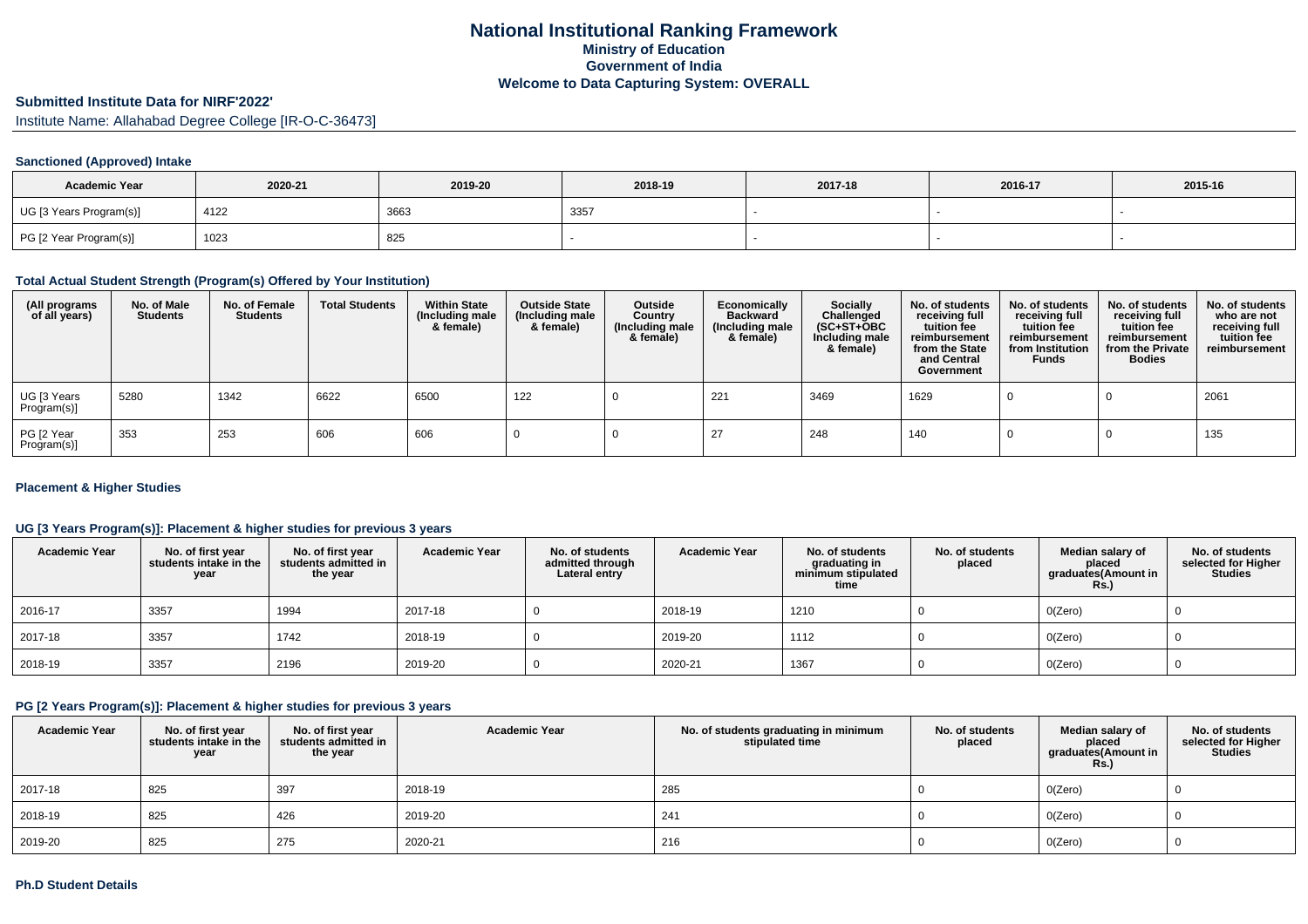| Ph.D (Student pursuing doctoral program till 2020-21 Students admitted in the academic year 2020-21 should not be entered here.) |                                                                                                                                  |                                                      |                       |  |  |
|----------------------------------------------------------------------------------------------------------------------------------|----------------------------------------------------------------------------------------------------------------------------------|------------------------------------------------------|-----------------------|--|--|
|                                                                                                                                  |                                                                                                                                  |                                                      | <b>Total Students</b> |  |  |
| Full Time                                                                                                                        |                                                                                                                                  | 5                                                    |                       |  |  |
| Part Time                                                                                                                        |                                                                                                                                  | 0                                                    |                       |  |  |
| No. of Ph.D students graduated (including Integrated Ph.D)                                                                       |                                                                                                                                  |                                                      |                       |  |  |
|                                                                                                                                  | 2020-21                                                                                                                          | 2019-20                                              | 2018-19               |  |  |
| Full Time                                                                                                                        | 0                                                                                                                                | U                                                    | U                     |  |  |
| Part Time                                                                                                                        | <sup>-</sup>                                                                                                                     | $\mathbf{0}$                                         | -0                    |  |  |
|                                                                                                                                  | PG (Student pursuing MD/MS/DNB program till 2020-21 Students admitted in the academic year 2021 - 22 should not be entered here) |                                                      |                       |  |  |
|                                                                                                                                  | Number of students pursuing PG (MD/MS/DNB) program                                                                               |                                                      | 0                     |  |  |
|                                                                                                                                  |                                                                                                                                  | No. of students Graduating in PG (MD/MS/DNB) program |                       |  |  |
| 2020-21                                                                                                                          | 2019-20                                                                                                                          | 2018-19                                              |                       |  |  |
| 0                                                                                                                                | J                                                                                                                                | 0                                                    |                       |  |  |

#### **Online Education**

| 1. Does all programs/courses were completed on time.                                            |                                                                                       | Yes                                                                                                                        |                                                |  |
|-------------------------------------------------------------------------------------------------|---------------------------------------------------------------------------------------|----------------------------------------------------------------------------------------------------------------------------|------------------------------------------------|--|
| 2. Measures taken to complete the syllabus of courses and programs.                             |                                                                                       | Regular Faculty along with Guest Faculty undertook regular teaching of the students ensured timely completion of syllabus. |                                                |  |
| 3. The period of delay in completion of syllabus (in months).                                   |                                                                                       |                                                                                                                            |                                                |  |
| 4. The period of delay in conducting exams (in months).                                         |                                                                                       |                                                                                                                            |                                                |  |
| <b>Portal Name</b>                                                                              | No. of students offered online courses which have credit<br>transferred to transcript | Total no, of online courses which have credit transferred<br>to the transcript                                             | Total no. of credits transferred to transcript |  |
| Swayam                                                                                          |                                                                                       |                                                                                                                            |                                                |  |
| 5. No. of courses developed and available online on Swayam platform by your institution faculty |                                                                                       |                                                                                                                            |                                                |  |

# **Financial Resources: Utilised Amount for the Capital expenditure for previous 3 years**

| <b>Academic Year</b>                                                                                 | 2020-21                                  | 2019-20                                                       | 2018-19                                                             |  |  |  |  |
|------------------------------------------------------------------------------------------------------|------------------------------------------|---------------------------------------------------------------|---------------------------------------------------------------------|--|--|--|--|
|                                                                                                      | <b>Utilised Amount</b>                   | <b>Utilised Amount</b>                                        | <b>Utilised Amount</b>                                              |  |  |  |  |
| Annual Capital Expenditure on Academic Activities and Resources (excluding expenditure on buildings) |                                          |                                                               |                                                                     |  |  |  |  |
| Library                                                                                              | 250295 (Two Lac Tow hundred ninety five) | 752699 (Seven lac fifty two thousand six hundred ninety nine) | 1117851 (Eleven lac seventeen thousand eight hundred fifty<br>one)  |  |  |  |  |
| New Equipment for Laboratories                                                                       | 0 (Zero)                                 | 426004 (Four lac twenty six thousand four)                    | 442804 (Four lac forty two thousand eight hundred four)             |  |  |  |  |
| <b>Engineering Workshops</b>                                                                         | 0 (Zero)                                 | 0 (Zero)                                                      | 0 (Zero)                                                            |  |  |  |  |
| Other expenditure on creation of Capital Assets (excluding<br>expenditure on Land and Building)      | 0 (Zero)                                 | 0 (Zero)                                                      | 372179 (Three lac seventy two thousand one hundred seventy<br>nine) |  |  |  |  |

# **Financial Resources: Utilised Amount for the Operational expenditure for previous 3 years**

| ∵Year<br>Academic | 2020-21 | 2019-20 | 2018-19 |
|-------------------|---------|---------|---------|
|                   |         |         |         |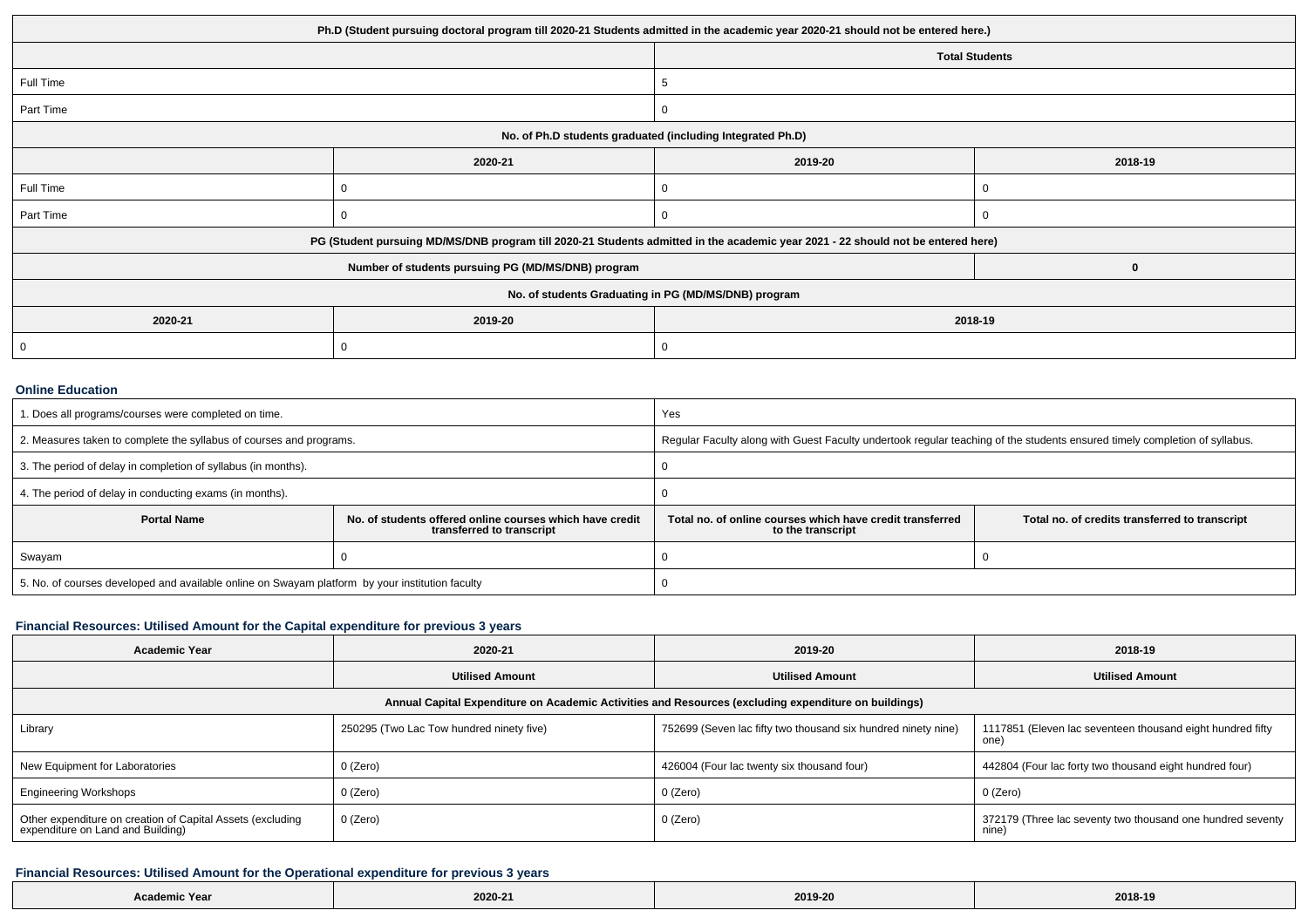|                                                                                                                                                                                                 | <b>Utilised Amount</b>                                                                      | <b>Utilised Amount</b>                                                                | <b>Utilised Amount</b>                                                              |  |  |  |  |
|-------------------------------------------------------------------------------------------------------------------------------------------------------------------------------------------------|---------------------------------------------------------------------------------------------|---------------------------------------------------------------------------------------|-------------------------------------------------------------------------------------|--|--|--|--|
| <b>Annual Operational Expenditure</b>                                                                                                                                                           |                                                                                             |                                                                                       |                                                                                     |  |  |  |  |
| Salaries (Teaching and Non Teaching staff)                                                                                                                                                      | 138997615 (Thirteen Core eighty nine thousand ninety seven<br>thousand six hundred fifteen) | 144760956 (Forteen core forty seven lac sixty thousand nine<br>hundred fifty six)     | 166705583 (Sixteen core sixty seven lac five thousand five<br>hundred eighty three) |  |  |  |  |
| Maintenance of Academic Infrastructure or consumables and<br>other running expenditures (excluding maintenance of hostels<br>and allied services, rent of the building, depreciation cost, etc) | 564581 (Five lac sixty four thousand five hundred eighty one)                               | 12972923 (One core twenty nine lac seventy two thousand<br>nine hundred twenty three) | 15458152 (one core fifty four lac fifty eight thousand one<br>hundred fifty two)    |  |  |  |  |
| Seminars/Conferences/Workshops                                                                                                                                                                  | $0$ (Zero)                                                                                  | 0 (Zero)                                                                              | 0 (Zero)                                                                            |  |  |  |  |

**IPR**

| Calendar year            | 2020 | 2019 | 2018 |
|--------------------------|------|------|------|
| No. of Patents Published |      |      |      |
| No. of Patents Granted   |      |      |      |

## **Sponsored Research Details**

| <b>Financial Year</b>                    | 2020-21 | 2019-20 | 2018-19 |
|------------------------------------------|---------|---------|---------|
| Total no. of Sponsored Projects          |         |         |         |
| Total no. of Funding Agencies            |         |         |         |
| Total Amount Received (Amount in Rupees) |         |         |         |
| Amount Received in Words                 | Zero    | Zero    | Zero    |

# **Consultancy Project Details**

| <b>Financial Year</b>                    | 2020-21 | 2019-20 | 2018-19 |
|------------------------------------------|---------|---------|---------|
| Total no. of Consultancy Projects        |         |         |         |
| Total no. of Client Organizations        |         |         |         |
| Total Amount Received (Amount in Rupees) |         |         |         |
| Amount Received in Words                 | Zero    | Zero    | Zero    |

## **Executive Development Program/Management Development Programs**

| <b>Financial Year</b>                                                                         | 2020-21 | 2019-20 | 2018-19 |
|-----------------------------------------------------------------------------------------------|---------|---------|---------|
| Total no. of Executive Development Programs/ Management<br>Development Programs               | - 0     |         |         |
| Total no. of Participants                                                                     |         |         |         |
| <sup> </sup> Total Annual Earnings (Amount in Rupees)(Excluding Lodging<br>&Boarding Charges) | - 0     |         |         |
| Total Annual Earnings in Words                                                                | Zero    | Zero    | Zero    |

## **PCS Facilities: Facilities of physically challenged students**

| ı buildinas havı<br>.itts/Ramps<br>Do vou.<br>$\cdots$ institution $\mathbf{u}$ . | Yes<br>mor<br>aildings<br>re than 60. |
|-----------------------------------------------------------------------------------|---------------------------------------|
|-----------------------------------------------------------------------------------|---------------------------------------|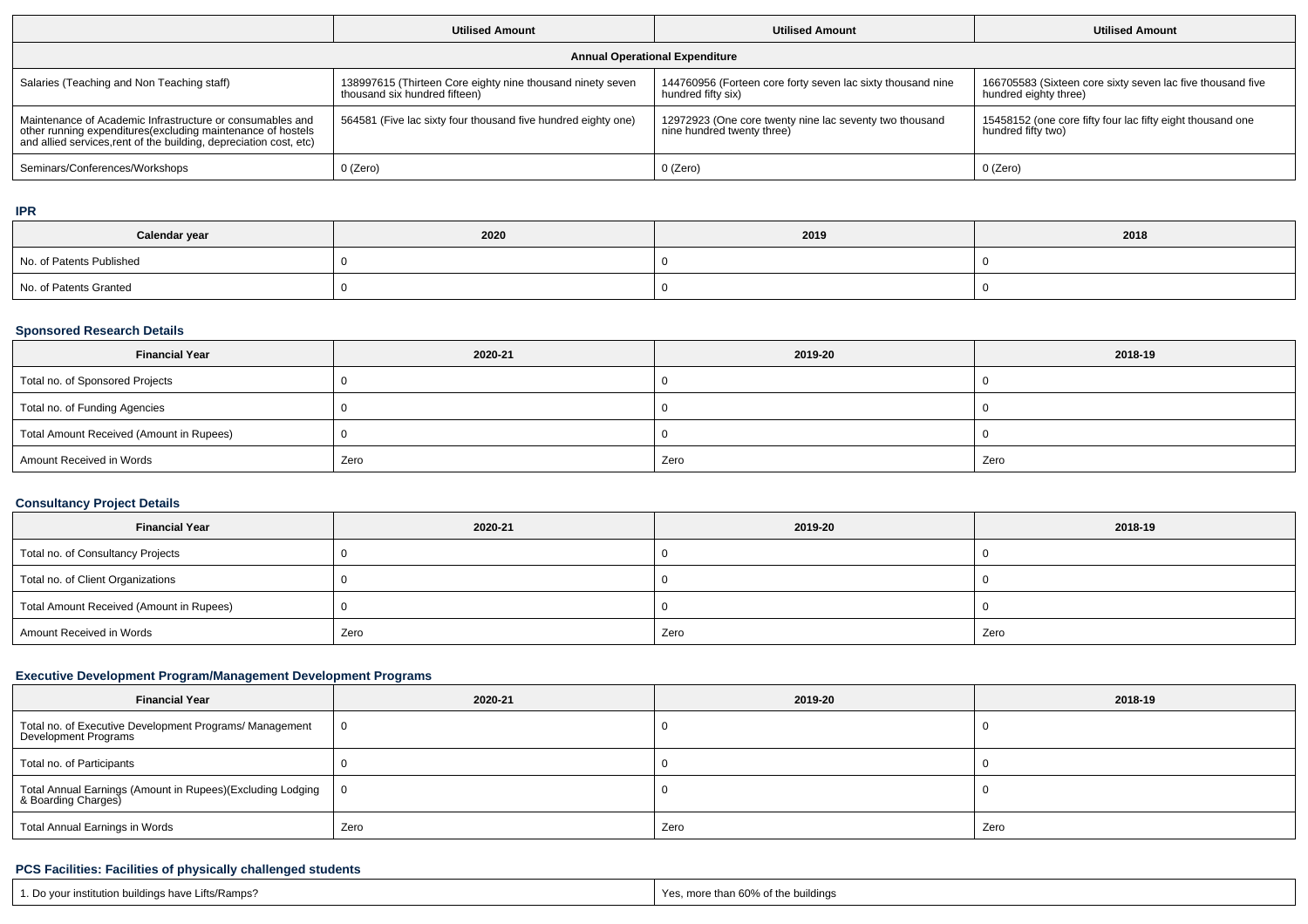| 2. Do your institution have provision for walking aids, including wheelchairs and transportation from one building to another for<br>handicapped students? | Yes           |
|------------------------------------------------------------------------------------------------------------------------------------------------------------|---------------|
| 3. Do your institution buildings have specially designed toilets for handicapped students?                                                                 | Not available |

#### **Accreditation**

| <b>NBA Accreditation</b>                               |           |  |  |  |  |  |  |  |
|--------------------------------------------------------|-----------|--|--|--|--|--|--|--|
| 1. Does your institute have a valid NBA Accreditation? | <b>NC</b> |  |  |  |  |  |  |  |
|                                                        |           |  |  |  |  |  |  |  |
| <b>NAAC Accreditation</b>                              |           |  |  |  |  |  |  |  |

1. Does your institute have a valid NAAC Accreditation?expression of the contract of the contract of the contract of the contract of the contract of the contract of the contract of the contract of the contract of the contract of the contract of the contract of the contract of

#### **Faculty Details**

| Srno            | Name                                    | Age | Designation                | Gender | Qualification | <b>Experience (In</b><br>Months) | <b>Currently working</b><br>with institution? | <b>Joining Date</b> | <b>Leaving Date</b>      | <b>Association type</b> |
|-----------------|-----------------------------------------|-----|----------------------------|--------|---------------|----------------------------------|-----------------------------------------------|---------------------|--------------------------|-------------------------|
| $\overline{1}$  | <b>AGARWAL BEENA</b>                    | 64  | Associate Professor        | Female | M.A           | 349                              | Yes                                           | 20-06-1992          | $\ddotsc$                | Regular                 |
| $\overline{2}$  | <b>AGARWAL</b><br>DEEPAK                | 66  | Associate Professor        | Male   | Ph.D          | 410                              | Yes                                           | 14-05-1987          | $\overline{\phantom{a}}$ | Regular                 |
| 3               | <b>AGARWAL</b><br><b>NANDITA</b>        | 57  | Associate Professor        | Female | Ph.D          | 281                              | Yes                                           | 06-03-1998          | $\sim$                   | Regular                 |
| $\overline{4}$  | <b>AGARWAL NAVIN</b><br><b>CHANDRA</b>  | 65  | Associate Professor        | Male   | Ph.D          | 490                              | Yes                                           | 06-10-1980          | $\sim$                   | Regular                 |
| $5\overline{5}$ | <b>ANAND KUMAR</b>                      | 46  | Associate Professor        | Male   | Ph.D          | 243                              | Yes                                           | 25-04-2001          | $\overline{\phantom{a}}$ | Regular                 |
| 6               | ANJALI                                  | 65  | Associate Professor        | Female | Ph.D          | 516                              | Yes                                           | 22-07-1978          | $\overline{\phantom{a}}$ | Regular                 |
| $\overline{7}$  | <b>BAJPAI</b><br>NARENDRA               | 56  | Associate Professor        | Male   | M.A           | 281                              | Yes                                           | 06-03-1998          | $\overline{\phantom{a}}$ | Regular                 |
| 8               | <b>CHATURVEDI</b><br><b>MAMTA</b>       | 66  | Associate Professor        | Female | Ph.D          | 531                              | Yes                                           | 03-05-1977          | $\overline{\phantom{a}}$ | Regular                 |
| 9               | <b>DAS</b><br>PURUSHOTTAM               | 64  | Associate Professor        | Male   | Ph.D          | 520                              | Yes                                           | 07-04-1978          | $\sim$                   | Regular                 |
| 10              | <b>DINESH KUMAR</b>                     | 58  | Associate Professor        | Male   | Ph.D          | 388                              | Yes                                           | 06-04-1989          | $\overline{\phantom{a}}$ | Regular                 |
| 11              | <b>DWIVEDI GIRISH</b><br><b>CHANDRA</b> | 59  | Associate Professor        | Male   | Ph.D          | 349                              | Yes                                           | 23-06-1991          | $\overline{\phantom{a}}$ | Regular                 |
| 12              | <b>DWIVEDI</b><br><b>JAGDISHWAR</b>     | 64  | Associate Professor        | Male   | Ph.D          | 281                              | Yes                                           | 06-03-1998          | $\overline{\phantom{a}}$ | Regular                 |
| 13              | <b>GOYAL INDU</b>                       | 61  | <b>Assistant Professor</b> | Female | Ph.D          | 295                              | Yes                                           | 09-12-1996          | $\overline{\phantom{a}}$ | Regular                 |
| 14              | JAIN NALIN KUMAR                        | 65  | Associate Professor        | Male   | Ph.D          | 484                              | Yes                                           | 23-03-1981          | $\ddot{\phantom{a}}$     | Regular                 |
| 15              | JHA YOGA NAND                           | 65  | Associate Professor        | Male   | Ph.D          | 516                              | Yes                                           | 05-04-1978          | $\overline{\phantom{a}}$ | Regular                 |
| 16              | <b>MALTI KUMARI</b>                     | 49  | Associate Professor        | Female | Ph.D          | 237                              | Yes                                           | 09-10-2001          | $\sim$                   | Regular                 |
| 17              | MISHRA ARVIND                           | 55  | Associate Professor        | Male   | Ph.D          | 267                              | Yes                                           | 04-05-1999          | $\sim$                   | Regular                 |
| 18              | MUKHERJEE JAYA                          | 55  | Associate Professor        | Female | Ph.D          | 238                              | Yes                                           | 25-09-2001          | $\overline{\phantom{a}}$ | Regular                 |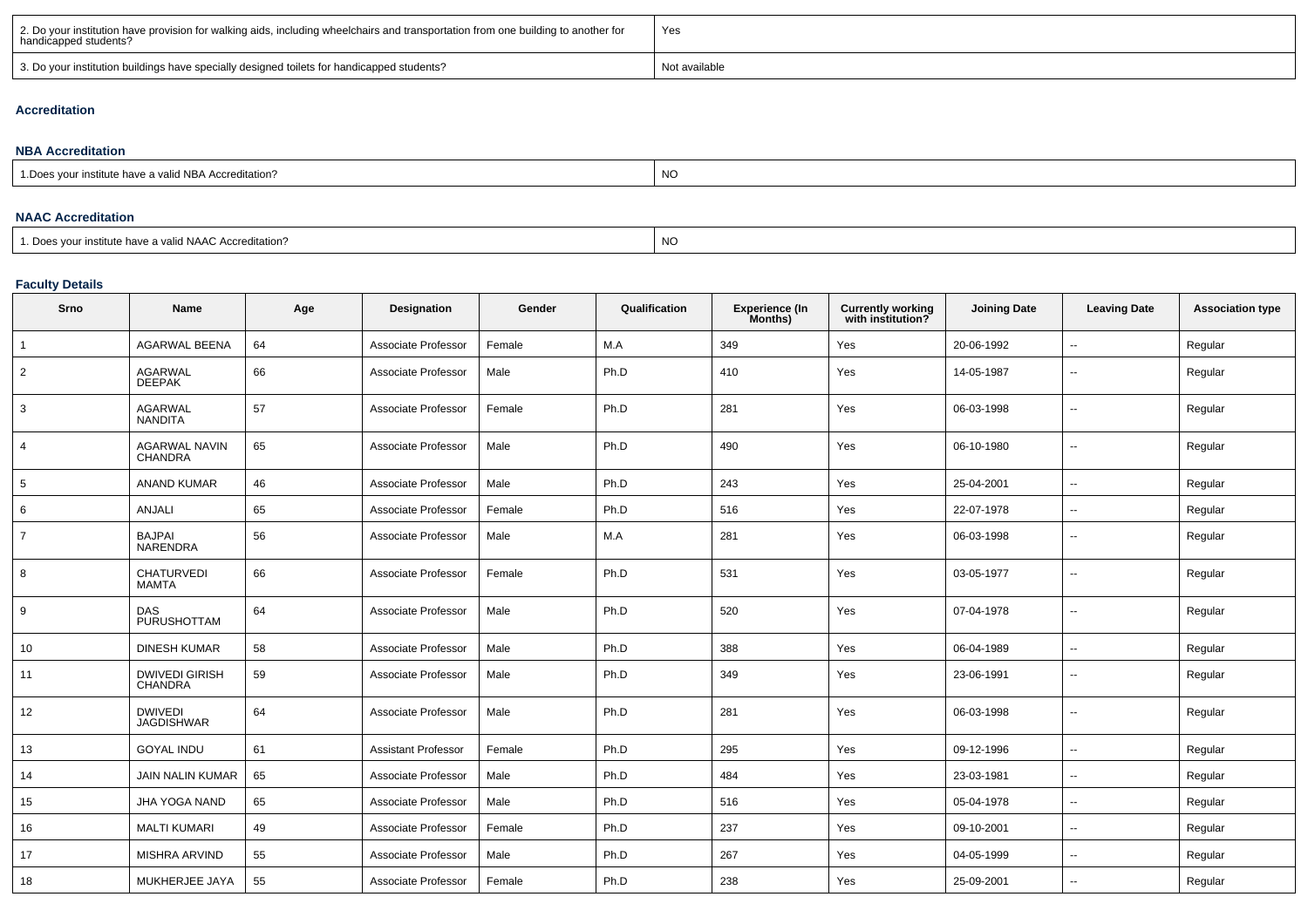| 19 | PATHAK ANJANA                         | 51 | Associate Professor                                 | Female | Ph.D       | 259 | Yes | 16-12-1999 | $\sim$                   | Regular |
|----|---------------------------------------|----|-----------------------------------------------------|--------|------------|-----|-----|------------|--------------------------|---------|
| 20 | PATHAK RAM<br><b>MURTI</b>            | 64 | Associate Professor                                 | Male   | Ph.D       | 486 | Yes | 13-01-1981 | $\overline{\phantom{a}}$ | Regular |
| 21 | SABEEH SHAHNAZ                        | 64 | Associate Professor                                 | Female | Ph.D       | 489 | Yes | 31-10-1980 | $\overline{\phantom{a}}$ | Regular |
| 22 | SHARMA INDU                           | 44 | Associate Professor                                 | Female | Ph.D       | 238 | Yes | 07-09-2001 | $\overline{\phantom{a}}$ | Regular |
| 23 | <b>SHUKLA NEENA</b>                   | 53 | Associate Professor                                 | Female | Ph.D       | 312 | Yes | 29-07-1995 | $\overline{\phantom{a}}$ | Regular |
| 24 | <b>SHUKLA RAM</b><br>VARAN            | 63 | Associate Professor                                 | Male   | Ph.D       | 281 | Yes | 06-03-1998 | --                       | Regular |
| 25 | SINGH ARCHANA                         | 54 | Associate Professor                                 | Female | Ph.D       | 230 | Yes | 14-05-2002 | --                       | Regular |
| 26 | <b>SINGH ATUL</b><br><b>KUMAR</b>     | 56 | Dean / Principal /<br>Director / Vice<br>Chancellor | Male   | Ph.D       | 343 | Yes | 05-01-1993 | $\sim$                   | Regular |
| 27 | <b>SINGH GIRISH</b><br><b>CHANDRA</b> | 57 | Associate Professor                                 | Male   | Ph.D       | 266 | Yes | 18-05-1999 | --                       | Regular |
| 28 | <b>SINGH MARTAND</b>                  | 54 | Associate Professor                                 | Male   | Ph.D       | 202 | Yes | 09-09-2004 | $\overline{\phantom{a}}$ | Regular |
| 29 | <b>SINGH MEERA</b>                    | 58 | Associate Professor                                 | Female | Ph.D       | 299 | Yes | 14-08-1996 | $\sim$                   | Regular |
| 30 | <b>SINGH RAVI</b><br><b>PRATAP</b>    | 57 | Associate Professor                                 | Male   | Ph.D       | 299 | Yes | 14-08-1996 | --                       | Regular |
| 31 | <b>SINGH SANJAY</b><br><b>KUMAR</b>   | 53 | Associate Professor                                 | Male   | Ph.D       | 256 | Yes | 03-04-2000 | $\overline{\phantom{a}}$ | Regular |
| 32 | SINGH SHRI<br><b>PRAKASH</b>          | 59 | Associate Professor                                 | Male   | Ph.D       | 260 | Yes | 05-11-1999 | $\overline{\phantom{a}}$ | Regular |
| 33 | SINGH SHYAM<br><b>KUMAR</b>           | 51 | Associate Professor                                 | Male   | Ph.D       | 256 | Yes | 03-04-2000 | $\overline{\phantom{a}}$ | Regular |
| 34 | <b>SINGH SUSHMA</b>                   | 64 | Associate Professor                                 | Female | Ph.D       | 295 | Yes | 28-12-1996 | $\sim$                   | Regular |
| 35 | <b>SOTI AMBIKA</b>                    | 63 | Associate Professor                                 | Female | Ph.D       | 364 | Yes | 21-03-1991 | $\overline{\phantom{a}}$ | Regular |
| 36 | <b>TANDON SUMITA</b>                  | 62 | Associate Professor                                 | Female | <b>NET</b> | 282 | Yes | 08-01-1998 | $\sim$                   | Regular |
| 37 | TIWARI DAYA<br><b>SHANKAR</b>         | 60 | Associate Professor                                 | Male   | Ph.D       | 349 | Yes | 23-06-1992 | --                       | Regular |
| 38 | TIWARI KAMLA<br>KANT                  | 62 | Associate Professor                                 | Male   | Ph.D       | 281 | Yes | 06-03-1998 | --                       | Regular |
| 39 | TIWARI TANOOJA                        | 57 | Associate Professor                                 | Female | Ph.D       | 366 | Yes | 14-01-1991 | $\overline{a}$           | Regular |
| 40 | <b>TRIPATHI</b><br>RAJENDRA KUMAR     | 59 | Associate Professor                                 | Male   | Ph.D       | 327 | Yes | 09-04-1994 | $\overline{a}$           | Regular |
| 41 | <b>TRIPATHI SUNIL</b><br><b>KUMAR</b> | 60 | Associate Professor                                 | Male   | Ph.D       | 312 | Yes | 17-07-1995 | Ξ.                       | Regular |
| 42 | <b>VIBHAKER</b>                       | 62 | Associate Professor                                 | Male   | Ph.D       | 486 | Yes | 13-01-1981 | $\sim$                   | Regular |
| 43 | YADAV BHEEMA<br>PRASAD                | 58 | Associate Professor                                 | Male   | Ph.D       | 270 | Yes | 09-01-1999 | $\sim$                   | Regular |
| 44 | Bisaria Rahul Sahai                   | 60 | Associate Professor                                 | Male   | Ph.D       | 247 | Yes | 23-12-2000 | $\sim$                   | Regular |
| 45 | Srivastava Satish<br>Chandra          | 65 | Associate Professor                                 | Male   | Ph.D       | 193 | Yes | 30-06-2005 | $\overline{\phantom{a}}$ | Regular |